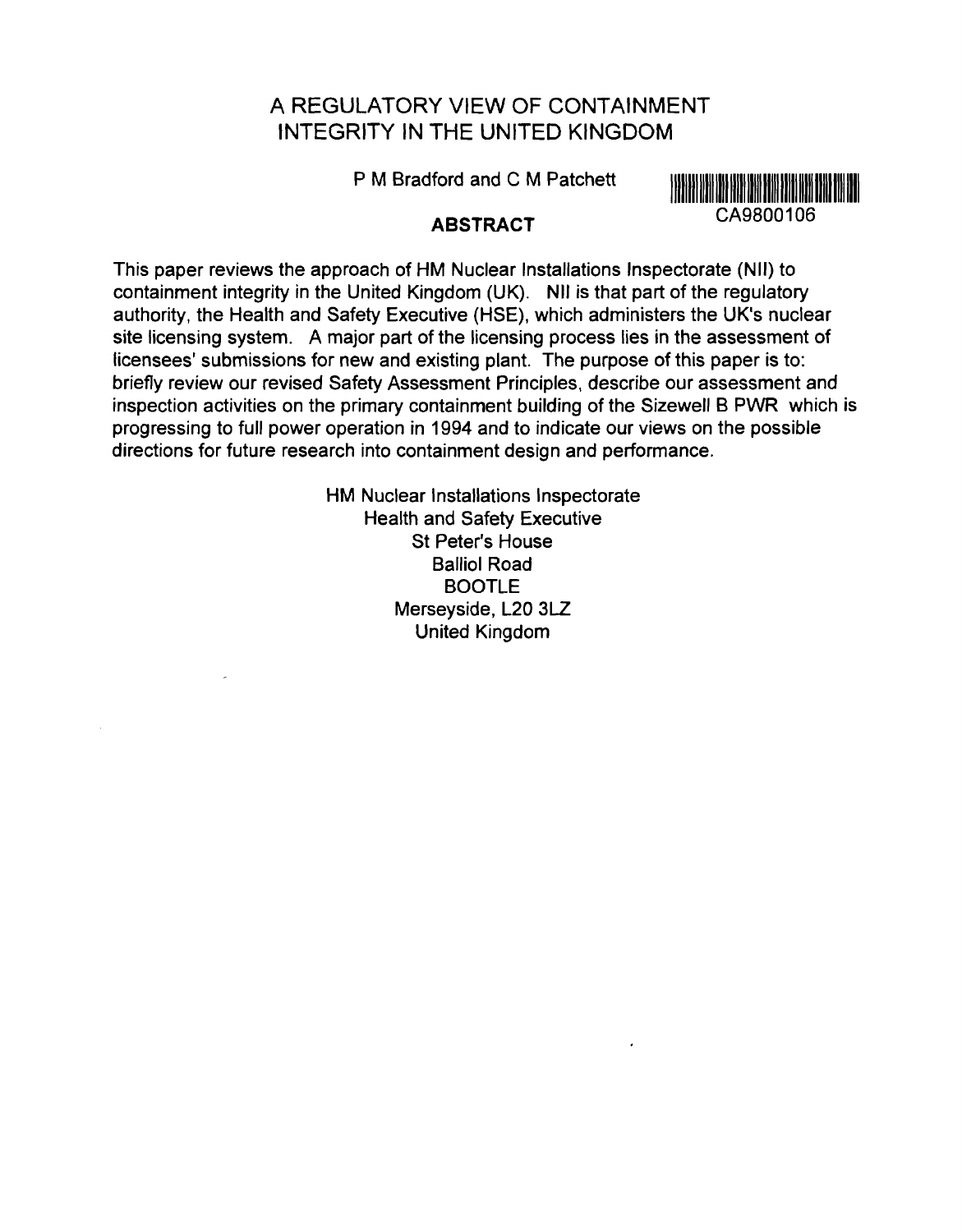### A REGULATORY VIEW OF CONTAINMENT INTEGRITY IN THE UNITED KINGDOM

P M Bradford and C M Patchett

### 1. INTRODUCTION

At the Second International Conference on Containment Design and Operation Nil presented a paper which: explained our role and responsibilities in the licensing of nuclear power plant in the UK; outlined our approach to the assessment of the UK's first PWR at Sizewell B and described our views on the acceptability of existing plant without containment (ref 1). Since then HSE has completely revised its Safety Assessment Principles (SAPs) and published a fundamental document on the Tolerability of Risks from Nuclear Power Stations, Nil has assessed Nuclear Electric's Pre Operational Safety Report (POSR) for the Sizewell B PWR and carried out inspections of construction and commissioning activities on site.

The objective of this paper is to briefly review the relevant sections of our SAPs and describe our assessment and inspection activities on the Sizewell B primary containment building, which have been guided by (in addition to HSE's Safety Assessment Principles) international PWR experience and relevant UK experience from the design, construction and operation of prestressed concrete pressure vessels. Contributions from each of these will be discussed in relation to: verification and validation of seismic analysis; analytical prediction of ultimate load behaviour, design validation by model test, quality assurance arrangements for design, construction and commissioning and Nil inspection of construction and commissioning activities (including the structural over pressure test). This paper will address how structural integrity of the containment building has been demonstrated; it does not cover the performance of safety systems under accident conditions.

The arrangements for in-service inspection of the containment which provide justification of continued fitness for purpose will also be discussed and an indication of our views on the possible directions for future research into containment design and performance is included.

# 2. LEGISLATIVE BASIS

In the UK no site may be used for the purpose of installing or operating any commercial nuclear installation unless a site licence has been granted by HSE. The Nil is that part of HSE which is responsible for administering this licensing function. HSE's powers in this regard derive from the Health and Safety at Work etc. Act 1974 and those parts of the Nuclear Installations Act 1965 which are relevant statutory provisions. Most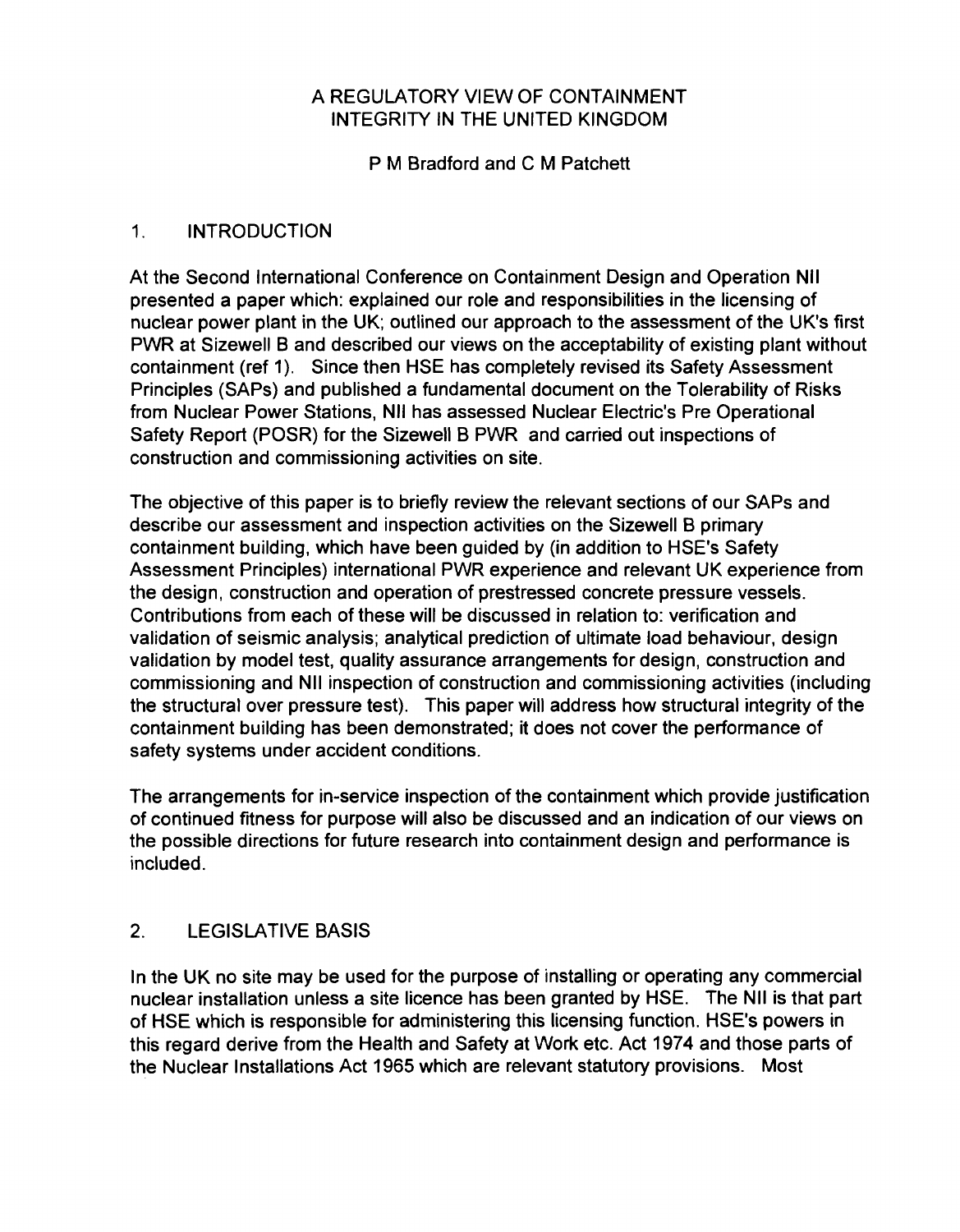importantly, these include the power to attach conditions, which are legally binding, to the site licences in the interests of safety.

There are thirty five standard licence conditions currently in use, covering such matters as restrictions on dealing with the site, the reporting of incidents, operating instructions and decommissioning. The licence condition on safety documentation which requires the production of safety cases to justify safety throughout the design, construction, manufacture, commissioning, operation and decommissioning phases of the operations is important in the context of this paper.

Under UK law responsibility for nuclear safety rests with the licensee. The role of Nil is to ensure that the appropriate standards are developed, achieved and maintained by the licensee, to ensure the necessary safety precautions are taken and to regulate and monitor the actions of the licensee by means of HSE's powers under the site licence. Nil independently reviews and assesses licensees' safety cases to confirm compliance with the licence conditions throughout the plant life. The licensees are free to develop their own safety standards and plant safety cases using appropriate methodologies, provided these are in general conformity with Nil's Safety Assessment Principles.

# 3. Nil SAFETY ASSESSMENT PRINCIPLES

The process adopted by Nil in making decisions on the granting of a site licence requires the safety case and supporting reports to be submitted by the licensee for assessment by Nil. The Inspectorate needs to adopt a consistent and uniform approach to the assessment process and to this end it is necessary to provide a framework which can be used as a reference for the technical judgements assessors have to make. The Nil Safety Assessment Principles (SAPs) form such a framework. The 1992 publication of the SAPs for Nuclear Plant (ref 2) updates and consolidates earlier publications of separate nuclear power and chemical plant principles. The revision covered the following general objectives:

- (a) to implement the experience gained since the first publication;
- (b) to ensure a greater consistency with international criteria;
- (c) to implement concepts from HSE's Tolerability of Risk Paper (ref 3);
- (d) to consolidate revisions made as a result of recommendations from the Sizewell B Inquiry;
- (e) to combine power reactor and chemical plant SAPs.

The safety submissions from a licensee for a new installation will show that the design meets their standard, but the Inspectorate assesses the submissions to ensure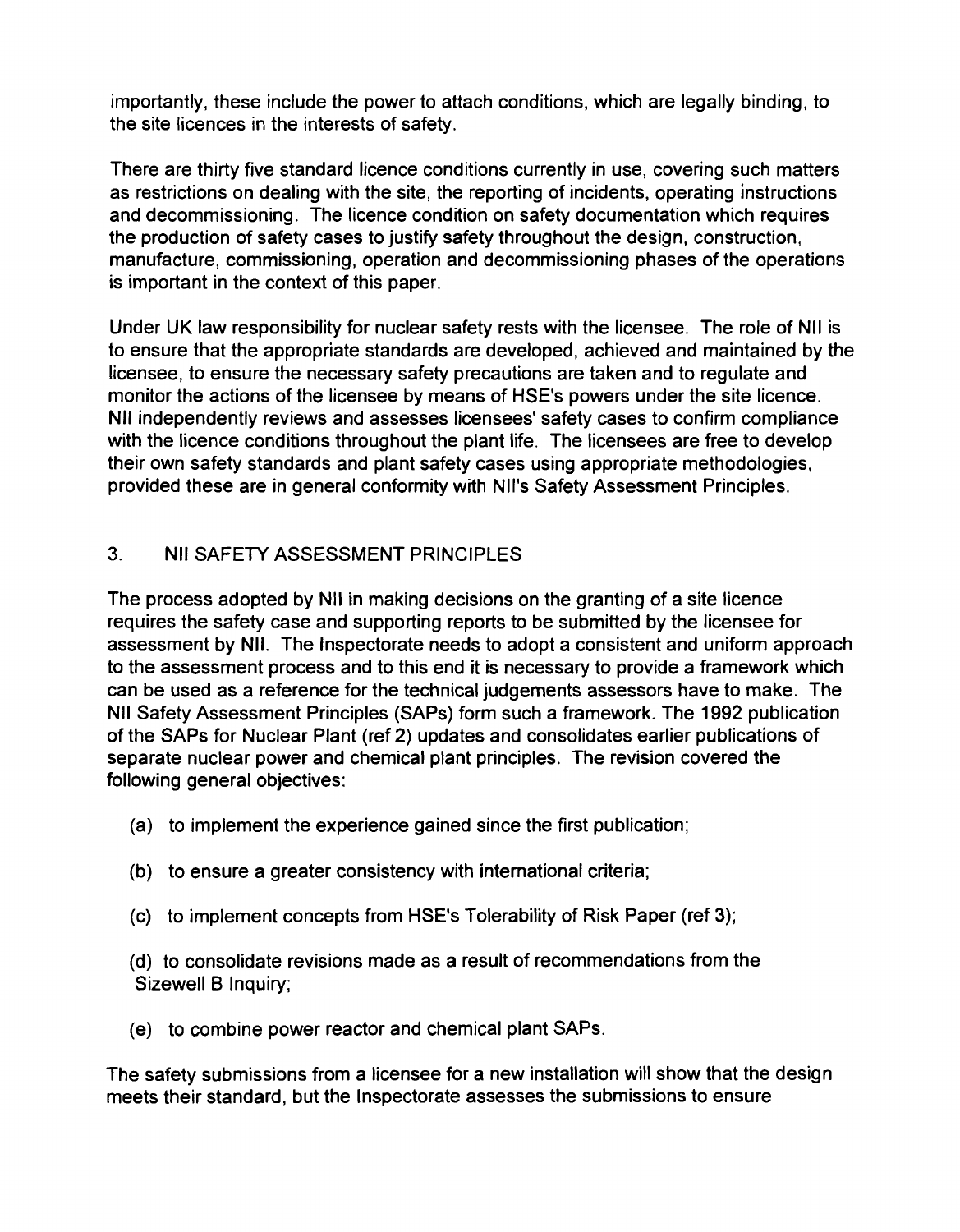compliance with the SAPs. The following sections identify some typical principles which are applicable to containment design and analysis.

## 3.1 Safety Categorisation

Safety related structures and plant are categorised according to the potential consequences of failure and should correspond to the safety case produced for the plant. The design must take account of the safety function eg. shielding, containment, resistance to hazards etc. under both normal and fault conditions. The following principle concerns the categorisation of structures and systems.

**P69** All structures, systems and components should be allocated a safety categorisation which takes account of the consequences of their potential failure and of the failure frequency requirements placed on them in the safety analysis. This categorisation should be used to determine the standards to which those items should be constructed.

#### 3.2 Containment

Containment systems are provided to control the spread of nuclear matter within the plant and its escape to the environment, in normal operations and fault conditions and under external hazard loadings. These containments often have associated systems such as cooling systems and sprays, which are considered to be part of the containment system. The specific principles provided in the SAPs on containment are additional to the general engineering and safety system principles. Some typical examples are as follows.

**P222** Containment and associated systems should be provided as appropriate for nuclear plant to limit radioactive releases to the environment in normal operations and fault conditions and to protect plant from external hazards.

**P224** Containment boundaries should be defined. The containment should be capable of withstanding the effect of internal and external hazards in accordance with the provisions of principles P119 to P143 so that the safe state of the plant is maintained.

### 3.3 Design Data and Models

There are several principles which cover selection of data for design and the use of analytical models to predict results; these are P86-89 and P175. The main emphasis of these principles is to ensure adequate verification and validation is carried out. P86 and 175 are typical examples.

**P86** Theoretical models should be employed as appropriate in support or confirmation of a design basis or as a means of describing safety related conditions in a plant at any time. Such models should be based on a sound scientific understanding and any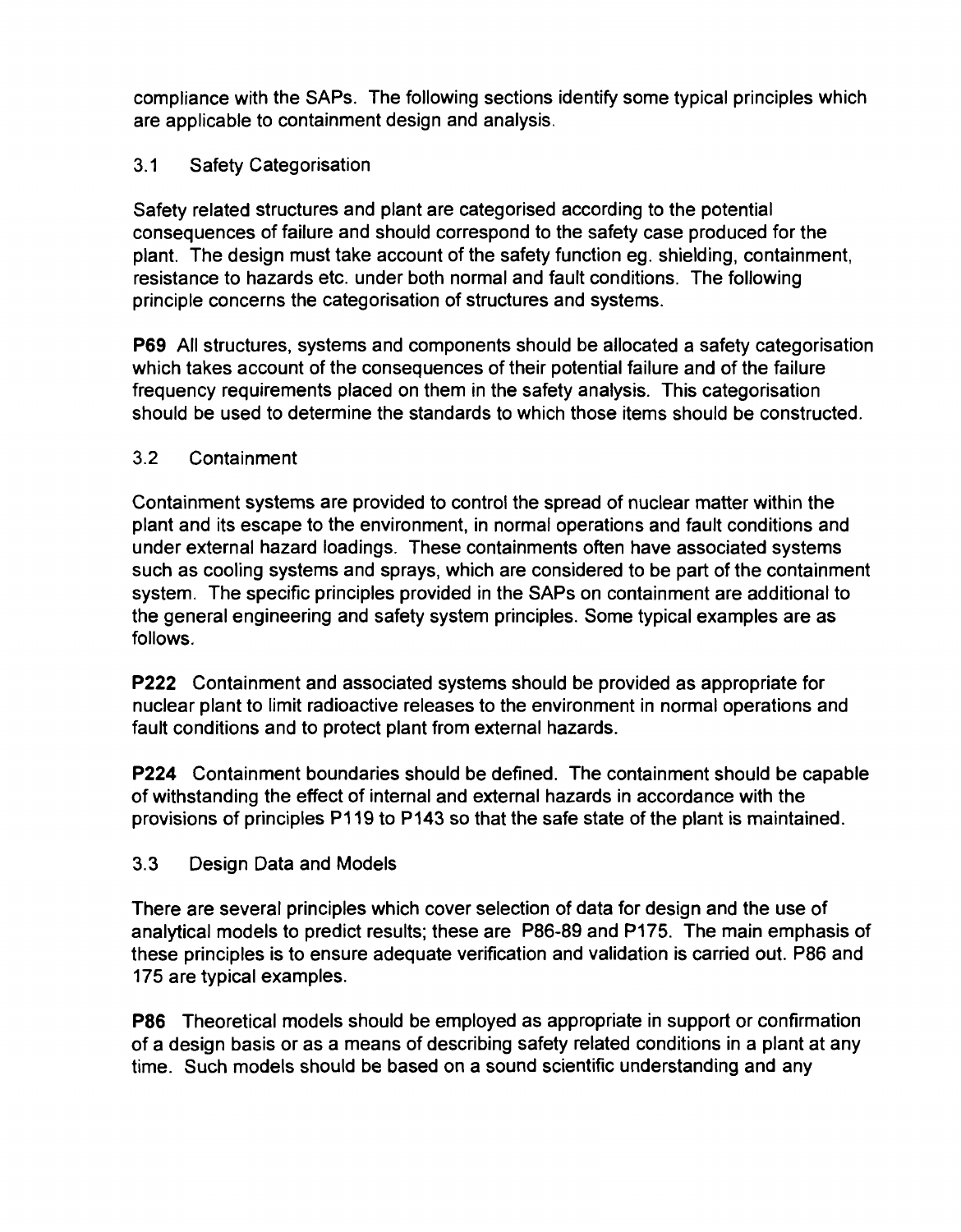necessary assumptions or approximations should demonstrably bias results on the safe side.

**P175** Where analyses have been carried out on civil structures to derive static and dynamic loadings for the design, the methods used should be adequately verified and validated, if possible by model test.

### 3.4 Design Principles

The structural integrity section of the SAPs refers to the use of sound engineering concepts and proven design features, the analysis of potential failure modes, the use of proven materials and the application of high standards of manufacture. Some typical principles are reproduced below. An important aspect of design against internal and external hazards is covered in the last sentence of P147; this is to ensure a level of robustness in design.

**P82** The design should be conservative and follow appropriate national and international codes and standards and the plant should satisfy the requirements of best practicable standards of manufacture, construction, inspection, maintenance and operation, commensurate with both the safety categorisation and with any relevant reliability requirements of its component parts.

**P147** For safety related structures, a schedule of all loading combinations within the design basis, together with their frequency, should be used as the design basis against operating, testing and accident conditions. For more severe loadings, predicted failure modes should be gradual and detectable.

### 3.5 In-service Inspection and Degradation Processes

The arrangements for any in-service inspection should take into account the safety function eg. containment, segregation and resistance to hazards under normal and fault loadings. In addition the inspection arrangements should establish that all relevant degradation and ageing phenomena, eg. natural processes, external stresses, wear and tear etc. have been considered. Typical SAPs covering in-service inspection and degradation are as follows.

**P146** It should be demonstrated that all safety related structures are as defect free as possible, are tolerant to any remaining defects, and that the existence of defects can be established by inspection throughout the operational life.

**P163** Inspection techniques for components and structures should be sufficiently redundant and diverse. Personnel and equipment performance should be validated. The safety categorisation should be taken into account when determining the appropriate level of these measures.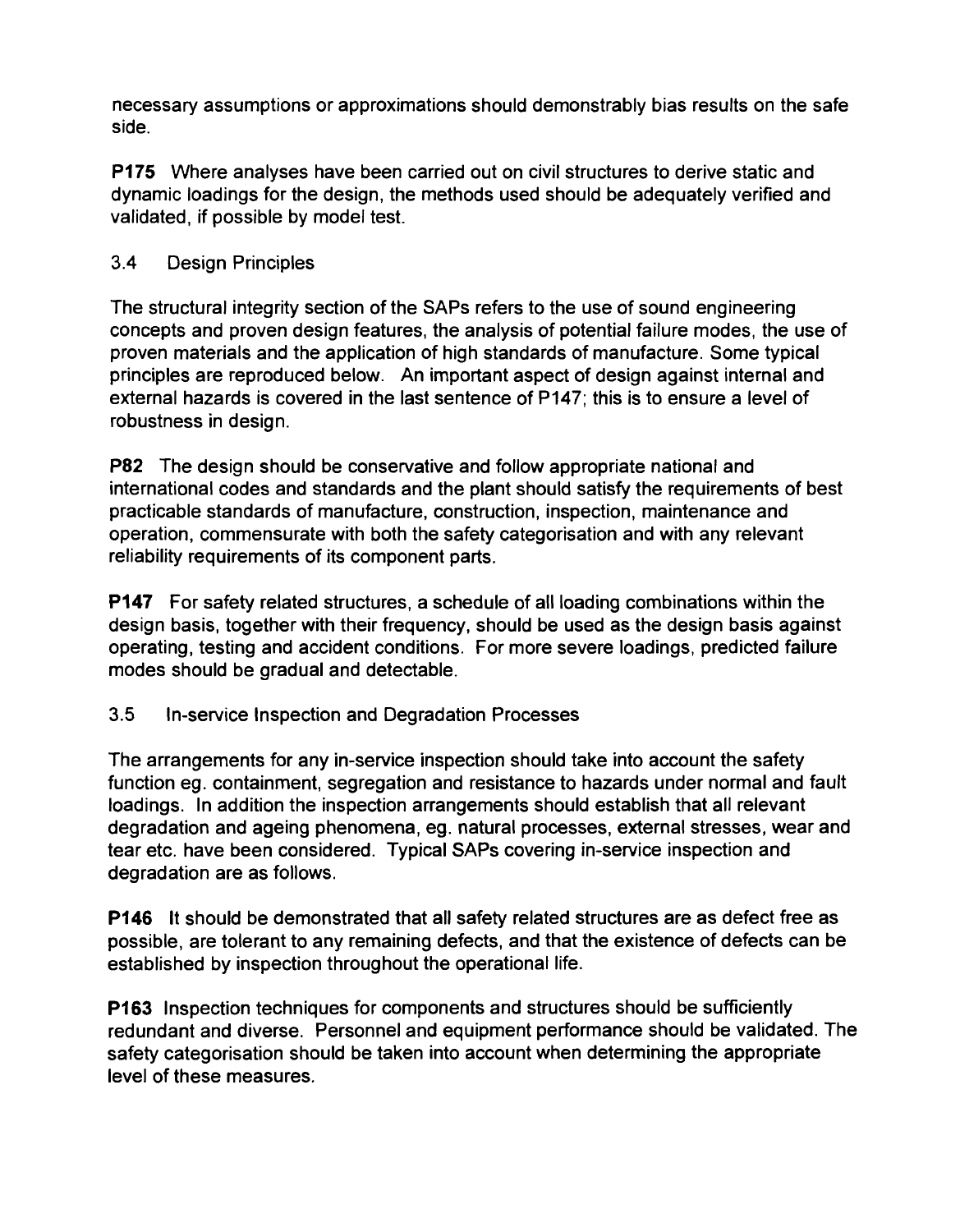### 4. Nil ASSESSMENT OF SIZEWELL B

Our review of the Sizewell B primary containment building has covered assessment of design submissions and the inspection of construction and commissioning activities. The assessment of safety submissions has involved: reviewing important elements of the safety case eg. primary containment design reports, verification and validation of analyses; validation by scale model tests and reviewing a range of technical issues. Assessment and inspection of construction activities has covered manufacture and installation of the prestressing system; and inspection of construction and commissioning activities eg. the structural over pressure test on the containment. The purpose of this section is to briefly describe the approach which we have adopted in our assessment and inspection.

#### 4.1 Structural Description

The Sizewell B PWR is based on Westinghouse Electrical Corporation's four loop reactor system which will produce approximately 1200 MW (electrical). This design was based upon Bechtel's generic design as embodied in the SNUPPS plants at Callaway, Missouri and Wolf Creek, Kansas. The reactor and its coolant loops and steam generators are contained within a containment building which is designed to control radioactivity release during normal operation and fault conditions.

The containment structure comprises of a vertical concrete cylinder and hemispherical dome which are attached to a generally flat concrete base slab. A mild steel liner is attached to the inner concrete surface to provide a pressure boundary. The structure has provision for access and penetration of its walls by mechanical and electrical equipment. The cylinder and dome portions are reinforced with a combination of ungrouted prestressing tendons and bonded reinforcement. The base slab is constructed of reinforced concrete.

#### 4.2 Validation of Seismic Analysis by Model Tests

As indicated in the previous section, SAPs P86 and 175 ask for analyses to be validated. In the case of seismic loading, validation of analytical models of reinforced concrete structures has generally been carried out by either using other models or known mathematical solutions. Model testing of containment structures under seismic loading has only been carried out to a limited extent. One of the most important scale model tests carried out in recent years has been at Lotung in Taiwan, where a 1/4 scale model of a typical PWR plant was subjected to real earthquakes. This has given analysts and engineers the opportunity to use their analytical methods and modelling techniques to predict structural response and compare their results against those measured.

Nil expressed reservations on the extent of validation of soil structure interaction analysis of the Sizewell B PWR and asked the licensee to consider validating their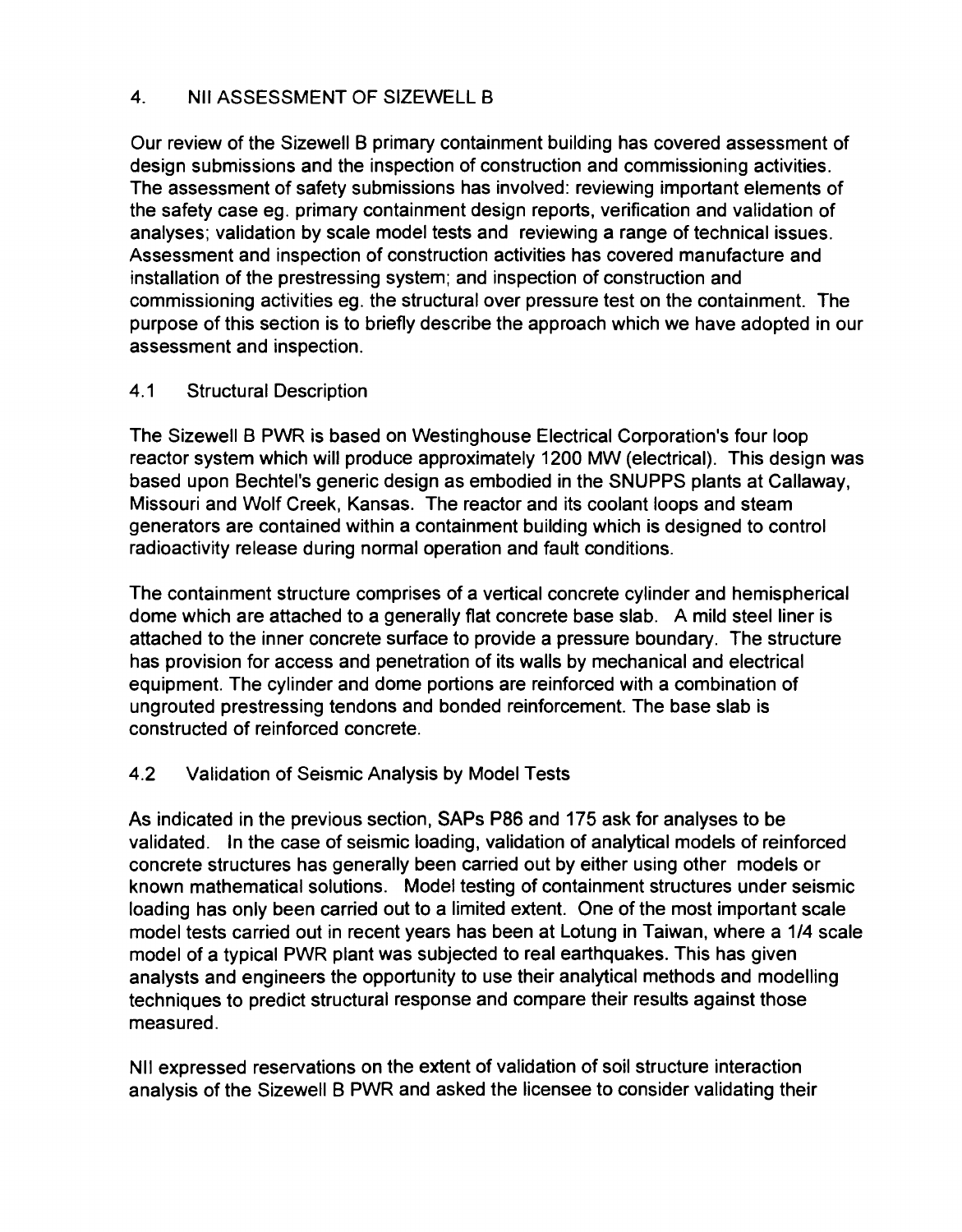methodologies against the Lotung experiment. This was particularly applicable because the ground conditions were considered to be similar since Sizewell was classified as a "soft" site. The analyses were subsequently carried out using the raw data such as soil properties and real earthquake time histories. The computer programs and modelling assumptions were the same as used for Sizewell. Once the soil properties had been adjusted following forced vibration tests the results from the predictive analyses were found generally to be consistent with actual results.

### 4.3 Ultimate Structural Failure, Analysis and Model Tests

To ensure an adequate safety margin over design pressure in Prestressed Concrete Pressure Vessels (PCPV) the British Standard, BS 4975 (ref 4) requires an ultimate load analysis to be carried out. The objective of the analysis is to show that at ambient temperature the vessel can withstand a pressure substantially greater than 2.5 times design pressure. For PCPVs this has been achieved by either analysis or a combination of analysis and scale model testing. For the PWR containment structure at Sizewell B a scale model was constructed and an analysis carried out to determine the likely failure pressure and mode of the structure. Predictive analyses were also carried out by Nil and other interested groups from the UK, France and USA.

The purpose of the predictive analysis was to validate the analytical methodologies used and to establish the failure pressure of the containment. This would also satisfy our SAPs P86 and 175. The pressure test on the model was carried out in July 1989. Results from the test confirmed the target ultimate load pressure was exceeded and therefore the test had fulfilled its requirements. Following this an interpretation of the test results was made to identify the location of failure and review displacements and strain gauge recordings. The data were then made available to those organisations which had carried out predictive analyses for them to establish how the results of their analytical modelling compared.

In general the failure modes identified from the scale model had been predicted, although most organisations recognised the necessity to have reviewed the results from certain areas in more detail. In the model analysed for Nil, failure of the base had not been predicted since the analysis was insufficiently detailed in this area. However, on closer inspection and greater refinement the regions of high stress were identified. Since the PWR containment was new technology in the UK we consider there were clear advantages in carrying out this work. These were: greater confidence in the analytical methodologies; confirmation of structural capability and identification of likely failure mechanisms and assurance the containment should meet its design intent.

4.4 Quality Assurance Arrangements for Design, Construction and Commissioning

Quality assurance is an essential part of an effective management system. It provides a disciplined approach which ensures that arrangements are in place for carrying out an activity. For Sizewell B additional confidence has been provided by the Independent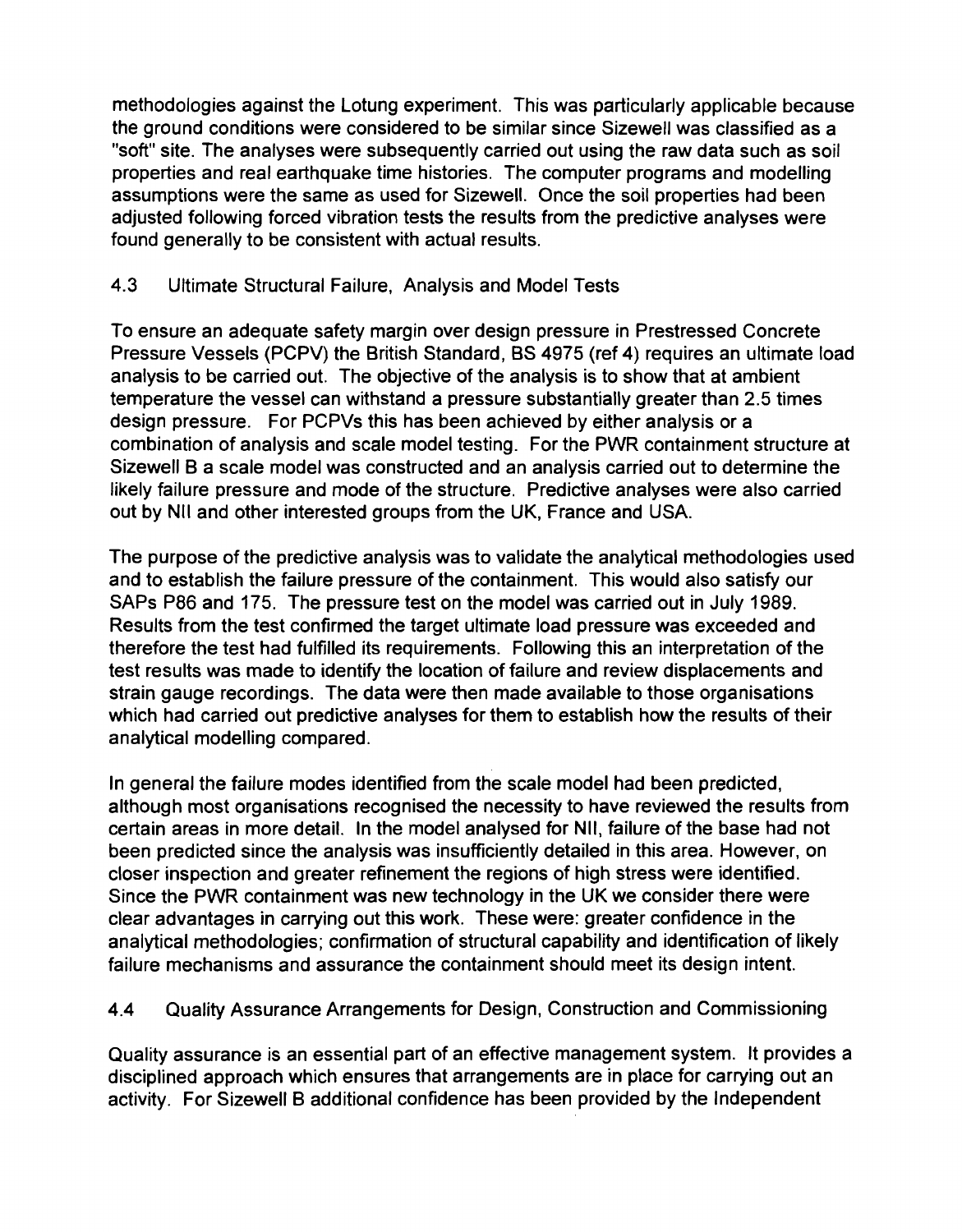Inspection Agency (HA), a body set up by the licensee, consisting of engineers responsible to a director who was not involved with the Sizewell B project, and including representation from an independent third party insurance agency. The IIA has been responsible for the independent certification of the containment design report and construction activities. Its role has also involved observing licensee audits on design and construction activities and carrying out its own as required.

To achieve their objectives IIA have carried out additional calculations as required and produced their own predictive analyses for the containment model test and the structural overpressure test. Their role in construction activities has included surveillance of material production, the endorsement of fabrication and construction work prior to concrete placement, monitoring concrete placement, witnessing the arrangements for and installation of the stressing tendons within the containment and endorsing commissioning activities eg. the integrated leak rate test (ILRT).

To attain confidence in the role of IIA, Nil have held regular meetings with them to discuss progress in assessment and inspection and review any findings arising from their work. This has also involved visits to manufacturers' works and site to inspect work being carried out and to establish the involvement of IIA in the review process. We consider IIA have made an important contribution in providing additional confidence in the design, manufacture, construction and commissioning of the Sizewell B primary containment.

#### 4.5 Nil Assessment and Inspection

To satisfy ourselves on the adequacy of the design, fabrication, construction and commissioning activities for the Sizewell B containment we have carried out routine assessments and inspections. As mentioned in the previous section Nil have made frequent visits to the site to ensure the standards specified in the safety case are being met. This has been achieved by inspection of the work as it progresses, discussing planned and trial works, as well as inspection of drawings, material test results and quality assurance records. Two typical areas where we took particular interest were tendon manufacture and installation and the structural overpressure test (SOT) on the containment.

Nil assessment and inspection of the stressing system initially involved assessment of the licensee's arrangements for calibration and installation. This was then followed by inspection of the manufacture and installation activities for the prestressing system which involved witnessing: the manufacture of strand; calibration of equipment for stressing operations; fabrication and installation of tendons and stressing of tendons. Subsequent selected tendon load checks which have been carried out in accordance with the requirements of the specification have confirmed the level of load in the tendons is consistent with design predictions.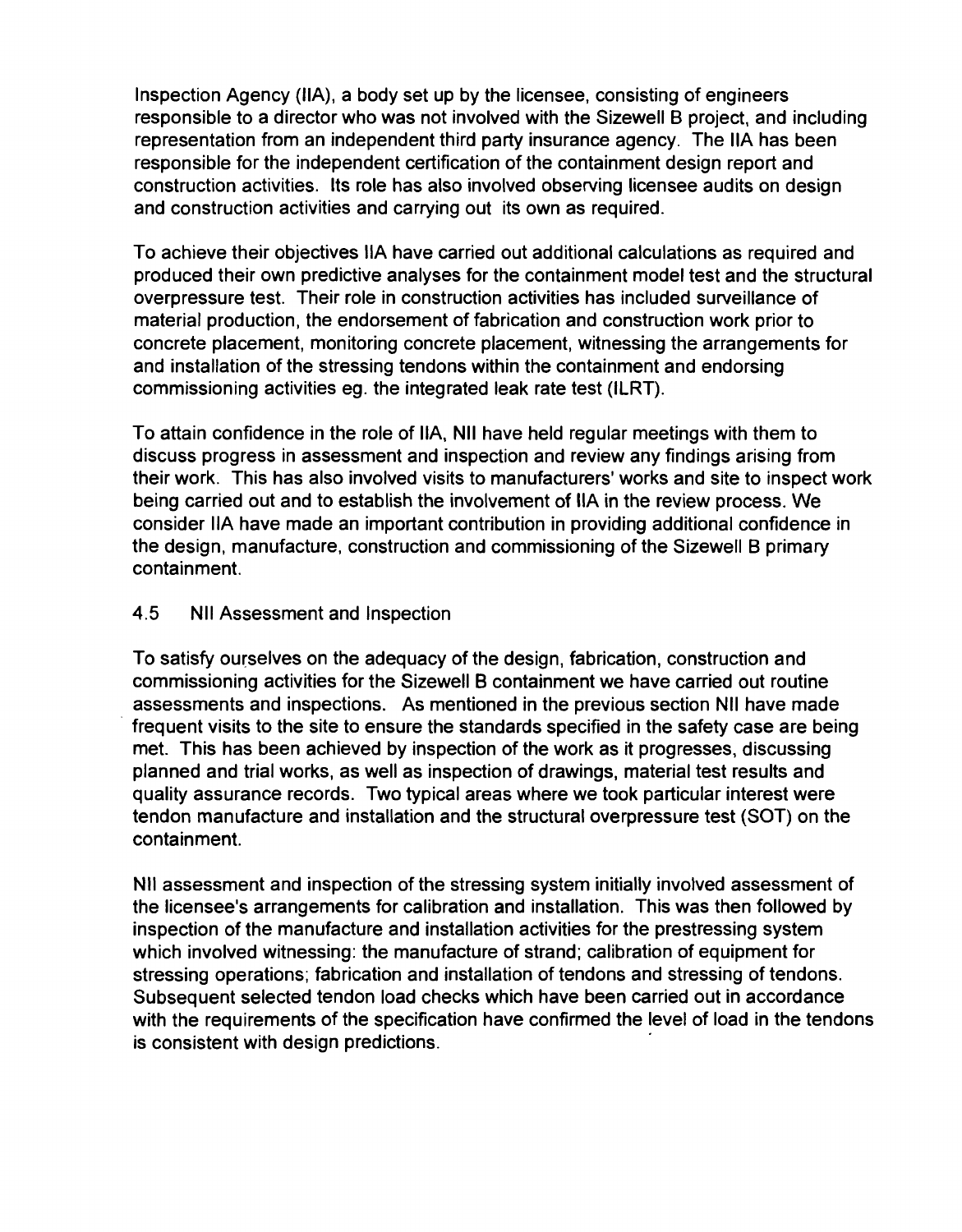Two important commissioning tests were carried out in December 1993 and January 1994. These were; the SOT which was to demonstrate structural integrity at 15% above design pressure and the ILRT which was to demonstrate leak tightness of the pressure boundary at the design basis fault pressure was within code allowables. In view of the significance of the tests Nil initially reviewed and commented on the arrangements proposed for carrying out the work and subsequently witnessed the SOT.

Prior to the SOT inspections of the condition of the liner and concrete surface were examined and their condition recorded for comparison with test results. Measurements of containment performance during the SOT were collated by a data acquisition system which collected information from embedded strain and stress gauges, inclinometers and displacement gauges. This information was processed and primary data plotted against predicted results on a computer screen. This enabled the test team to readily identify any areas where inconsistencies were arising. In addition to the collection of data inspections were also carried out on the containment surface and penetrations.

Generally the results measured during the test were in line with predictions. For those areas where results were inconsistent with predictions further analytical work demonstrated the results could be predicted by using more refined modelling techniques. However, the predictive analyses were considered to be conservative. No visible signs of permanent damage to the concrete structure or the liner or its steel closures were identified during or after the test. Therefore assessment of all the data collected during and after the test against the structural performance criteria was considered to be satisfied.

#### 4.6 In-service Inspection

One of the licence conditions for Sizewell B covers in-service inspection (ISI) and is titled, "Examination, maintenance, inspection and testing". The contents of this can be generally summarised as follows:-

"The licensee shall make and implement adequate arrangements for the regular and systematic examination, inspection, maintenance and testing of all plant which may affect safety".

During the last twenty years considerable experience has been gained from the routine inspection of the PCPVs (4 Magnox and 14 Advanced Gas Cooled Reactors) in the UK. Therefore the licensees have incorporated some of the methodologies used in their ISI proposals for of the Sizewell B containment.

The main foundation of the proposals is based on adopting those sections of ASME XI (ref 5) which relate to concrete containment and steel liner inspections respectively. We consider the code provides a positive contribution to demonstrating continued fitness for purpose of the containment and welcome the licensee's approach. In addition to the requirements of ASME XI the ISI proposals require foundation monitoring and inspection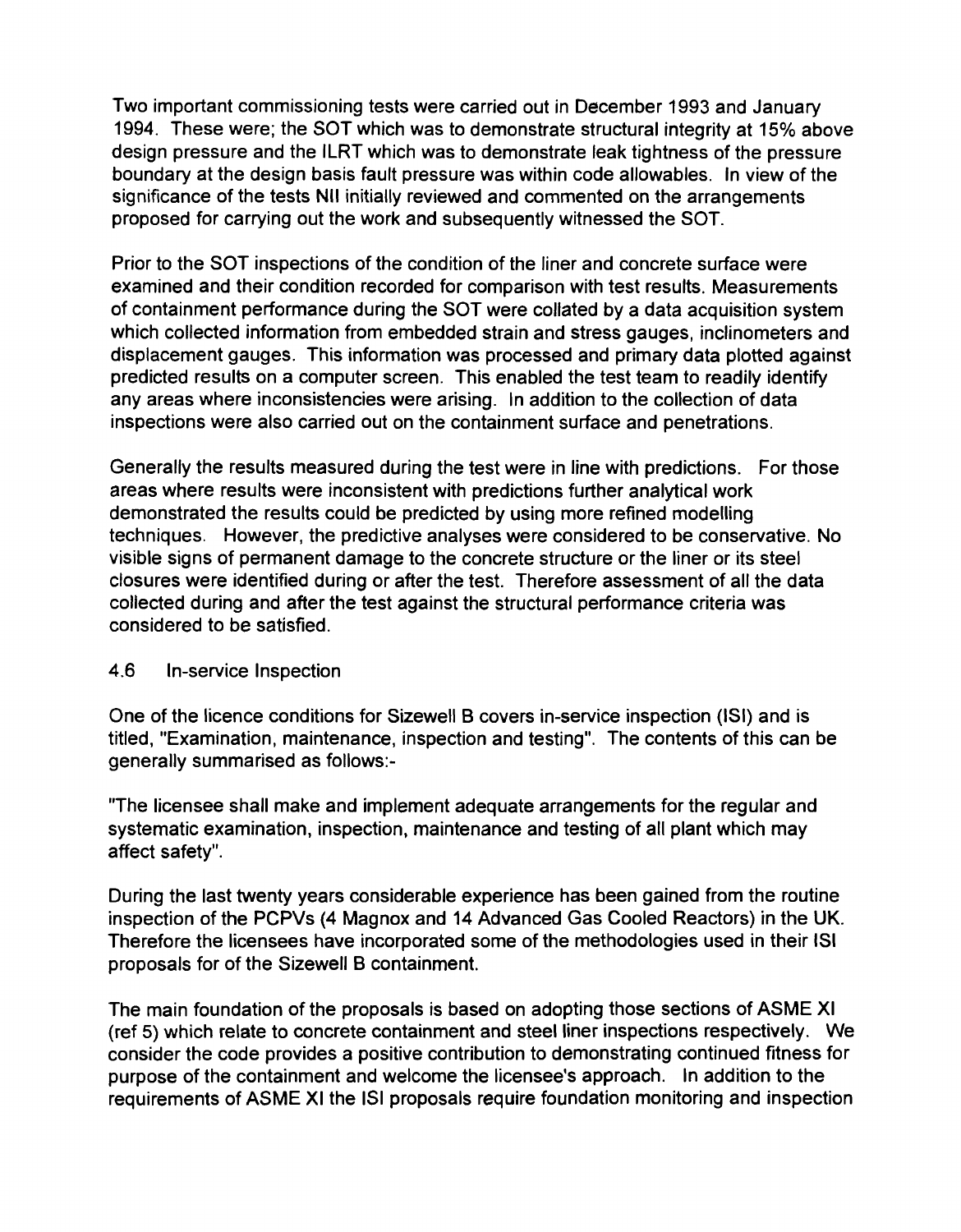of the polar crane corbel. Routine data from embedded strain gauges will also be collected and will be used to support the results of inspections. We consider this important since this is the first PWR containment in the UK and the data will help provide confidence in the technology.

#### 5. FUTURE DEVELOPMENTS

The primary function of a containment is to provide the ultimate barrier against a radioactive release to the environment under normal and fault loading conditions. It is therefore important to explore ways of achieving a high confidence in the containment function. This can be achieved in several ways such as: increasing the pressure retaining capability by using stronger concrete and providing more tendons; designing against severe accidents; carrying out model test to better understand performance of the containment and liner and further studies on the performance of penetrations.

Work in many areas is already either progressing or being considered by several organisations in the world. Of particular interest to Nil is the scale model experiment at Hualien in Taiwan which is investigating the effects of soil-structure interaction and will enable analysts to validate their analysis methodologies for that type of site. The scale model tests of steel and concrete containments which are jointly sponsored by USNRC and NUPEC of Japan will also enable engineers and analysts to carry out predictive analyses to establish failure modes and pressures. We consider scale model containment tests are important and will continue to participate in predictive analyses whenever possible to increase our knowledge and understanding of containment behaviour.

In Europe, various groupings of vendors and utilities have been coming together in the quest for a "next generation" PWR, for possible construction from about 2000 onwards. In parallel, the regulatory authorities have been reviewing their approach to licensing of new plant designs. As regards the containment function, the view which seems to be emerging from Germany and France, in particular, is that the design goal should be to eliminate large early releases of radioactivity under all accident conditions. This would be achieved through the containment design by: reducing containment leakage; ensuring basemat penetration by a molten core is avoided; reducing the risk of combustible gas mixtures occurring, or ensuring the containment will withstand the ignition of those that do. Nil has been involved to some extent in these discussions and our view is that the improvements in safety are always welcome. We are, however, wary of placing excessive burdens on industry which may not be justified by the risks involved. The requirement in the UK, as discussed in reference 3, is that the risk should be reduced to as low as is reasonably practicable. Nevertheless, we consider that such discussions are beneficial to both the regulators and utilities, since they should lead to more effective use of resources and a more consistent approach to regulation.